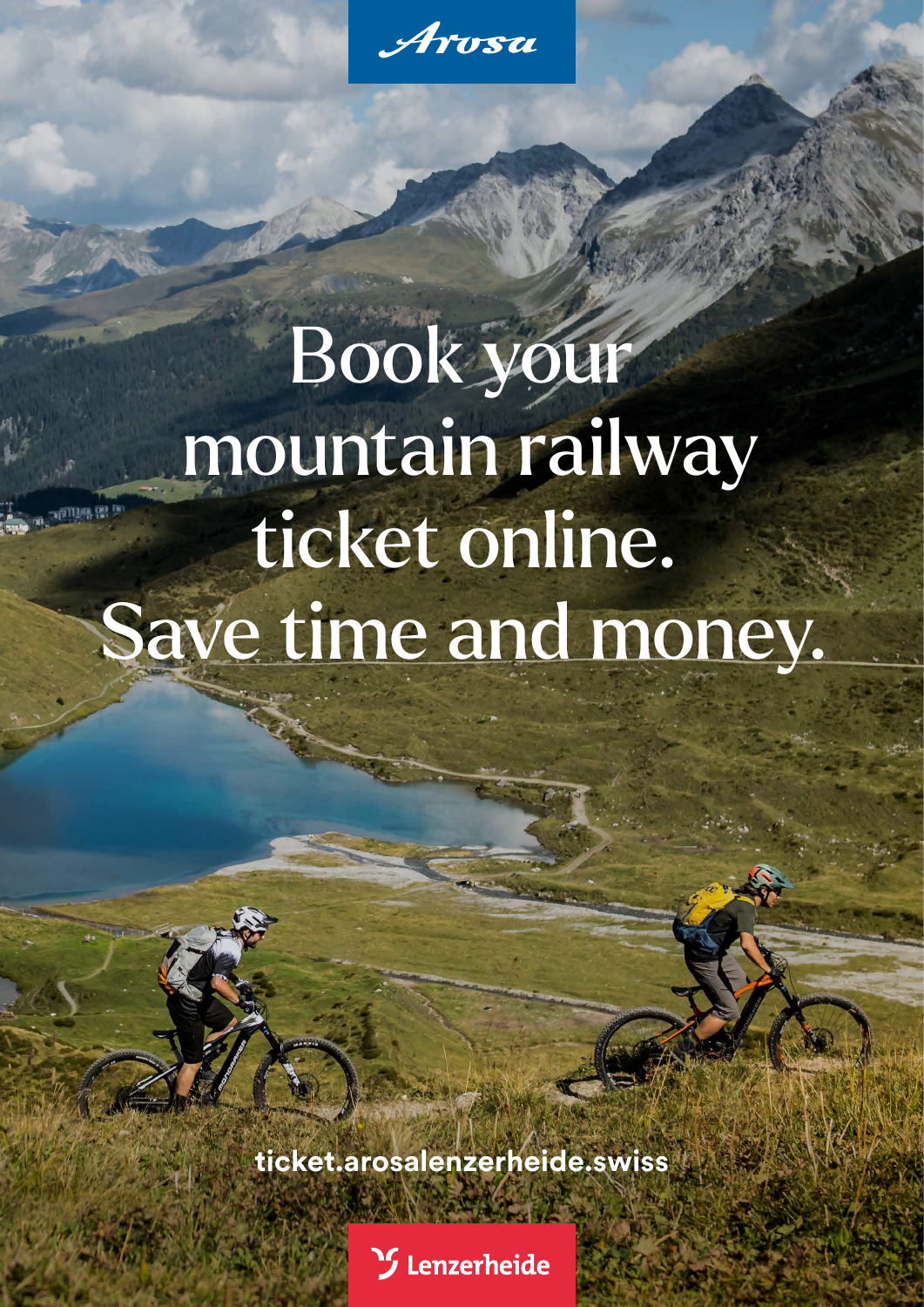Arosa

## Rates Summer 2022

Buying your ticket in our online ticket shop comes with double benefit: Direct access to the mountain by loading your ticket on a keycard/your SwissPass. Furthermore you will benefit from the best offer. Online ticket prices for day and multi-day tickets Arosa Lenzerheide will be 6% cheaper than at one of our points of sale.

| Hike and bike tickets       |  |
|-----------------------------|--|
| Single journeys Arosa       |  |
| <b>Arosa Bear Sanctuary</b> |  |
| Single journeys Lenzerheide |  |
| Information                 |  |

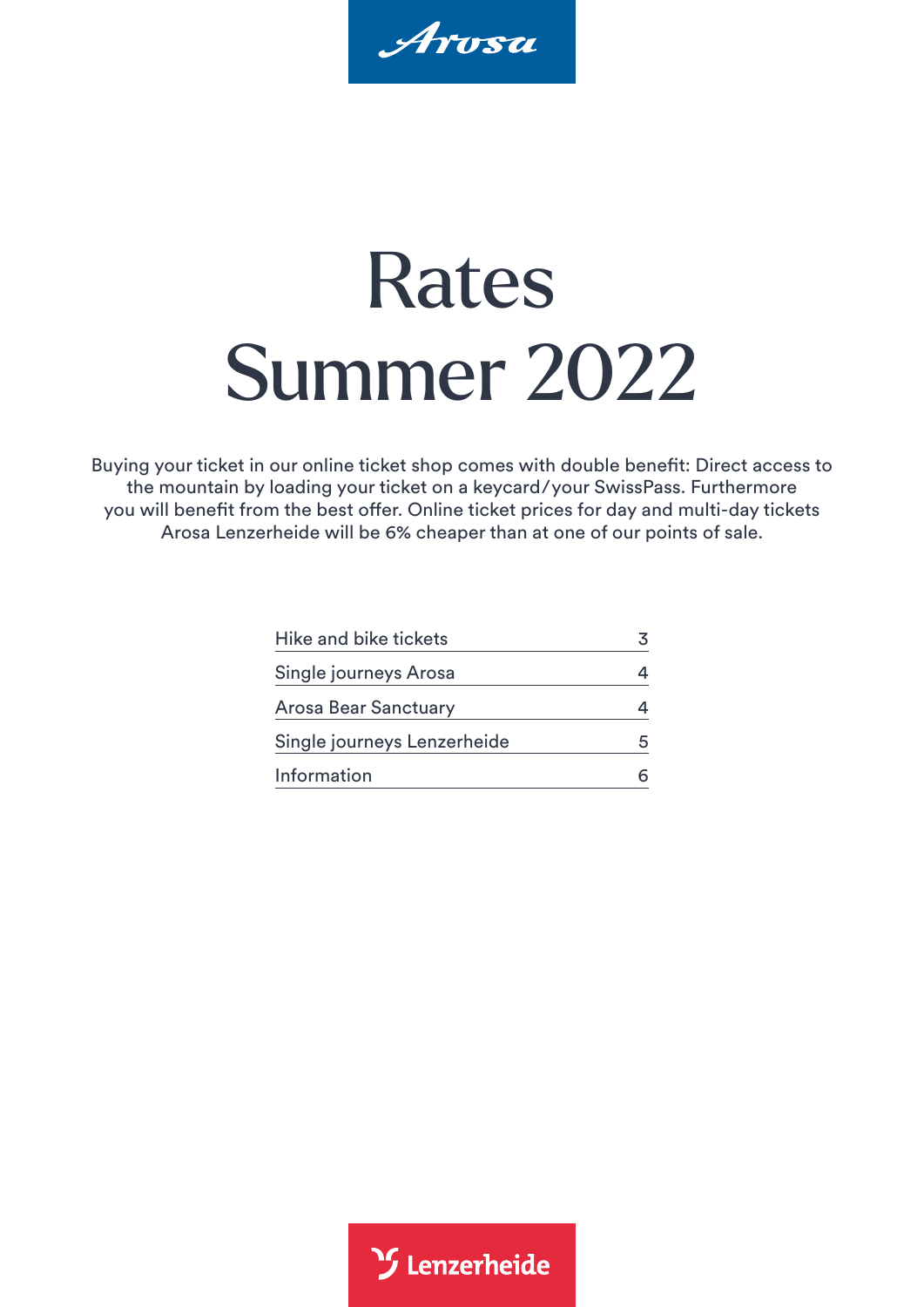

### <span id="page-2-0"></span>Hike and bike tickets

#### **Summer 2022**

| <b>Day tickets</b>                                                                        | Adults<br>(from 16 years) | Children<br>$(6 - 15$ years)       | Adults<br>with Arosa Card                | Children<br>with Arosa Card           |
|-------------------------------------------------------------------------------------------|---------------------------|------------------------------------|------------------------------------------|---------------------------------------|
| Arosa Lenzerheide                                                                         | 53.00                     | 27.00                              | 37.00                                    | 19.00                                 |
| Arosa Lenzerheide und Chur                                                                | 63.00                     | 31.00                              | 44.00                                    | 22.00                                 |
| Arosa                                                                                     | 38.00                     | 19.00                              | 27.00                                    | 13.00                                 |
|                                                                                           |                           |                                    |                                          |                                       |
| <b>Multi-day tickets</b><br>Arosa Lenzerheide Chur                                        | Adults<br>(from 16 years) | Children<br>$(6 - 15$ years)       | Adults<br>with Arosa Card                | Children<br>with Arosa Card           |
| 2 days                                                                                    | 106.00                    | 53.00                              | 74.00                                    | 37.00                                 |
| 3 days                                                                                    | 159.00                    | 80.00                              | 111.00                                   | 56.00                                 |
| 4 days                                                                                    | 212.00                    | 106.00                             | 148.00                                   | 74.00                                 |
| 5 days                                                                                    | 265.00                    | 133.00                             | 186.00                                   | 93.00                                 |
| 6 days                                                                                    | 318.00                    | 159.00                             | 223.00                                   | 111.00                                |
| 7 days                                                                                    | 371.00                    | 186.00                             | 260.00                                   | 130.00                                |
| <b>Biketicket 2 RIDE</b><br>Biketicket 2 RIDE blue/red**<br>(Single journeys Brambrüesch, |                           | Adults<br>(from 16 years)<br>51.00 | Adults with<br>SBB GA/Half fare<br>32.00 | Children<br>$(6 - 15$ years)<br>22.00 |
| Heidbüel Tgantieni, Scalottas)                                                            |                           |                                    |                                          |                                       |
|                                                                                           | Adults<br>(from 16 years) | Children<br>$(6 - 15$ years)       | <b>Adults</b><br>with Arosa Card         | Children<br>with Arosa Card           |
| <b>Biketicket 2 RIDE black</b><br>(Day ticket Arosa Lenzerheide Chur)                     | 63.00                     | 31.00                              | 44.00                                    | 22.00                                 |
|                                                                                           |                           |                                    |                                          |                                       |
| <b>Season passes summer</b>                                                               |                           |                                    | <b>Adults</b><br>(from 16 years)         | Children<br>$(6 - 15$ years)          |
| Arosa Lenzerheide                                                                         |                           |                                    | 330.00                                   | 165.00                                |
| Bike Around Pass (Arosa Lenzerheide Chur)                                                 |                           |                                    | 460.00                                   | 230.00                                |
|                                                                                           |                           | Adults                             | Youth<br>$(2003 - 2005)$                 | Children<br>$(2006 - 2015)$           |
| Gravity Card*                                                                             | <b>EUR</b>                | 545.00                             | 409.00                                   | 273.00                                |

#### **Notes**

- **Bike transport:** Bike transport is included in all tickets listed above, as well as the [TOPCARD](https://www.topcard.info/en/), graubündenCARD and annual/season passes. The bike transport is not included in the Arosa Card. Please note the transport conditions in the [operating hours.](https://arosalenzerheide.swiss/en/Ski-Area/Mountain-Railways/Operating-hours-summer)
- **Toboggan run Pradaschier is not included.**
- **\*Gravity Card:** More information you can find under [gravity-card.com](https://gravity-card.com/)
- \*\*One transport per railway is included (according to the tour description).
- **Lenzerheide locals receive a day ticket at 50% of the cash point price.**
- (By showing a valid local identity card of Churwalden, Latsch/Lenz, Vaz/Obervaz, Brienz/Brinzauls)
- **Arosa Card:** The discounted tickets are available at the cash desks in Arosa only (please show Arosa Card at the cash desk).

All prices (excluding Gravity Card) are in Swiss francs and include VAT. **| 3** 

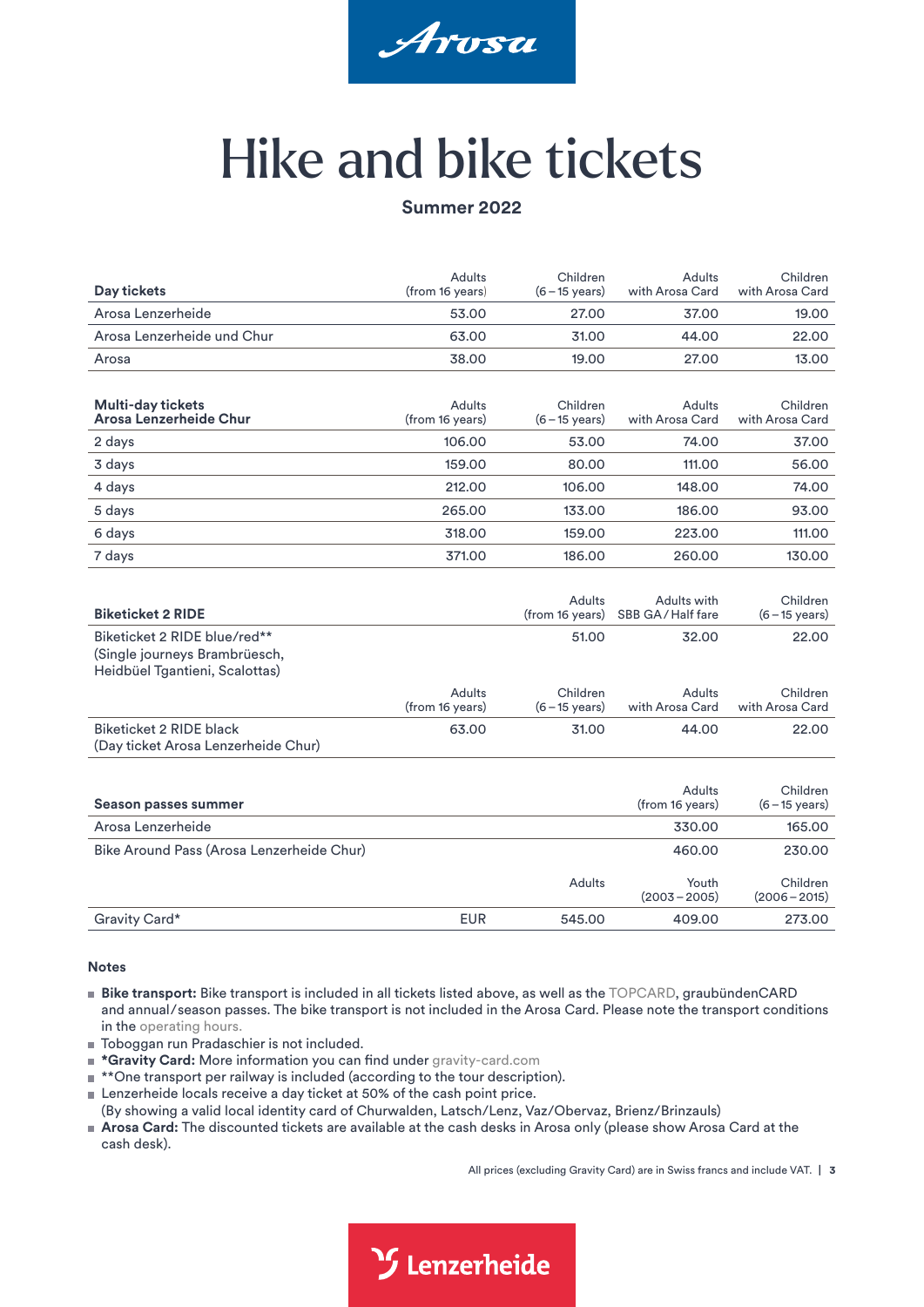

### <span id="page-3-0"></span>Single journeys Arosa and Arosa Bear Sanctuary

**Summer 2022**

| Aerial cableway Arosa - Weisshorn                               | Adults<br>(from 16 years) | Children<br>$(6 - 15$ years) | <b>Bike ticket</b><br>with Arosa Card<br>Adults | <b>Bike ticket</b><br>with Arosa Card<br>Children |
|-----------------------------------------------------------------|---------------------------|------------------------------|-------------------------------------------------|---------------------------------------------------|
| Arosa - Middle station                                          | 10.00                     | 5.00                         | 7.00                                            | 4.00                                              |
| Arosa – Middle station return trip                              | 12.00                     | 6.00                         |                                                 |                                                   |
| Arosa - Weisshorn                                               | 16.00                     | 8.00                         | 11.00                                           | 6.00                                              |
| Arosa – Weisshorn return trip                                   | 20.00                     | 10.00                        |                                                 |                                                   |
| Middle station - Weisshorn                                      | 10.00                     | 5.00                         | 7.00                                            | 4.00                                              |
| Middle station - Weisshorn return trip                          | 12.00                     | 6.00                         |                                                 |                                                   |
| Arosa - Weisshorn 34-ride                                       | 18.00                     | 9.00                         |                                                 |                                                   |
| Hörnli-Express                                                  |                           |                              |                                                 |                                                   |
| Arosa - Hörnli                                                  | 16.00                     | 8.00                         | 11.00                                           | 6.00                                              |
| Arosa – Hörnli return trip                                      | 20.00                     | 10.00                        |                                                 |                                                   |
| Arosa - Hörnli - Urdenfürggli                                   | 20.00                     | 10.00                        | 14.00                                           | 7.00                                              |
| Arosa - Hörnli - Urdenfürggli - Hörnli                          | 22.00                     | 10.00                        | 15.00                                           | 7.00                                              |
| Arosa - Hörnli return and Urdenfürggli return trip              | 26.00                     | 10.00                        |                                                 |                                                   |
| Urdenbahn (connection Arosa-Lenzerheide)                        |                           |                              |                                                 |                                                   |
| Hörnli – Urdenfürggli                                           | 7.00                      | 4.00                         | 5.00                                            | 3.00                                              |
| Hörnli-Urdenfürggli return trip                                 | 10.00                     | 5.00                         | $\overline{\phantom{0}}$                        |                                                   |
| <b>Arosa Bear Sanctuary</b>                                     |                           |                              | Adults<br>(from 16 years)                       | Children<br>$(6 - 15 \text{ years})$              |
| Entry with return trip Arosa - Middle station                   |                           |                              | 20.00                                           | 10.00                                             |
| Entry with return trip Arosa -<br>Middle station-Weisshorn      |                           |                              | 29.00                                           | 15.00                                             |
| <b>Entry Arosa Bear Sanctuary</b><br>(without cable car ticket) |                           |                              | 12.00                                           | 6.00                                              |

#### **Hinweise**

**Bike transport:** Der The transport of mountain bikes is included in the tickets listed above.

Arosa locals receive a 50% discount on single journeys in Arosa.

(By showing a valid local identity card of Chur, Tschiertschen/Praden, Arosa)

All prices are in Swiss francs and include VAT. **| 4** 

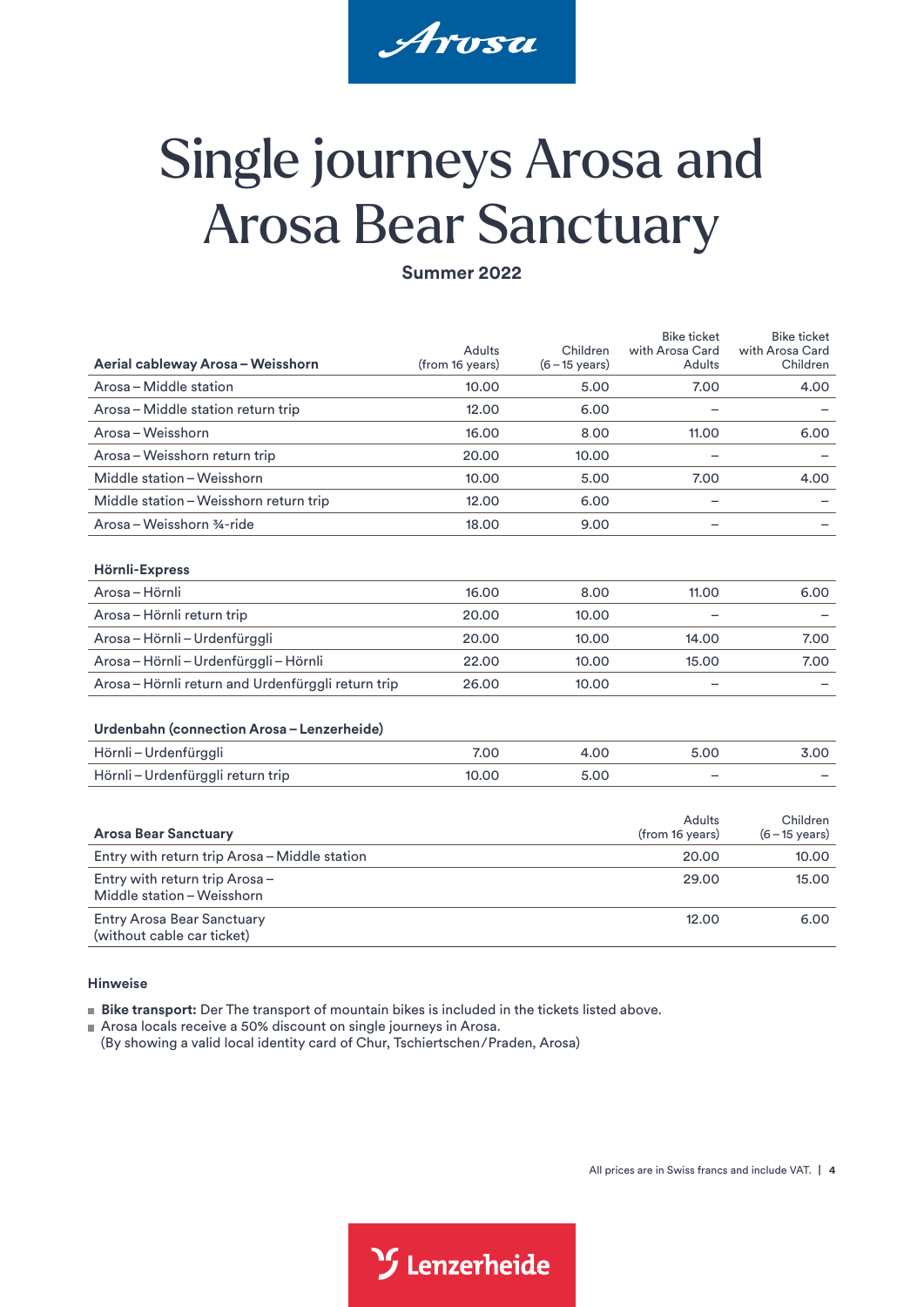

### <span id="page-4-0"></span>Single journeys Lenzerheide

#### **Summer 2022**

| Panorama cable car Heidbüel               | Adults<br>(from 16 years) | Adults with<br>SBB GA/Half fare | Children<br>$(6 - 15$ years) |
|-------------------------------------------|---------------------------|---------------------------------|------------------------------|
| Churwalden - Heidbüel                     | 18.00                     | 9.00                            | 9.00                         |
| Churwalden - Heidbüel return trip         | 24.00                     | 12.00                           | 10.00                        |
| <b>Chairlifts Tgantieni and Scalottas</b> |                           |                                 |                              |
| Val Sporz-Tgantieni                       | 12.00                     | 6.00                            | 6.00                         |
| Val Sporz – Tgantieni return trip         | 18.00                     | 9.00                            | 9.00                         |
| Tgantieni - Piz Scalottas                 | 12.00                     | 6.00                            | 6.00                         |
| Tgantieni – Piz Scalottas return trip     | 18.00                     | 9.00                            | 9.00                         |
| Tgantieni – Piz Scalottas ¾-ride          | 20.00                     | 10.00                           | 10.00                        |
| Val Sporz-Piz Scalottas                   | 18.00                     | 9.00                            | 9.00                         |
| Val Sporz – Piz Scalottas return trip     | 24.00                     | 12.00                           | 10.00                        |

#### **Cable car Rothorn 1 and aerial tramway Rothorn 2/Chairlift Weisshorn Speed\***

| Canols-Scharmoin                      | 18.00 | 9.00  | 9.00  |
|---------------------------------------|-------|-------|-------|
| Canols-Scharmoin return trip          | 24.00 | 12.00 | 10.00 |
| Scharmoin - Rothorngipfel             | 22.00 | 11.00 | 10.00 |
| Scharmoin - Rothorngipfel return trip | 32.00 | 16.00 | 10.00 |
| Canols-Rothorngipfel                  | 32.00 | 16.00 | 10.00 |
| Canols - Rothorngipfel return trip    | 42.00 | 21.00 | 10.00 |
| Canols-Rothorngipfel 34-ride          | 34.00 | 17.00 | 10.00 |
|                                       |       |       |       |

\*The ride on Rothorn 2 can be used on the chairlift Weisshorn Speed instead.

#### **Urdenbahn (connection Arosa–Lenzerheide)**

| Urdenfürggli – Hörnli             | 7.00  | 4.00 |
|-----------------------------------|-------|------|
| Urdenfürggli – Hörnli return trip | 10.00 | 5.00 |

#### **Hinweise**

**Bike transport:** The transport of mountain bikes is included in the tickets listed above.

Lenzerheide locals receive a 50% discount on single journeys in Lenzerheide.

(By showing a valid local identity card of Churwalden, Latsch/Lenz, Vaz/Obervaz, Brienz/Brinzauls)

All prices are in Swiss francs and include VAT. **| 5**